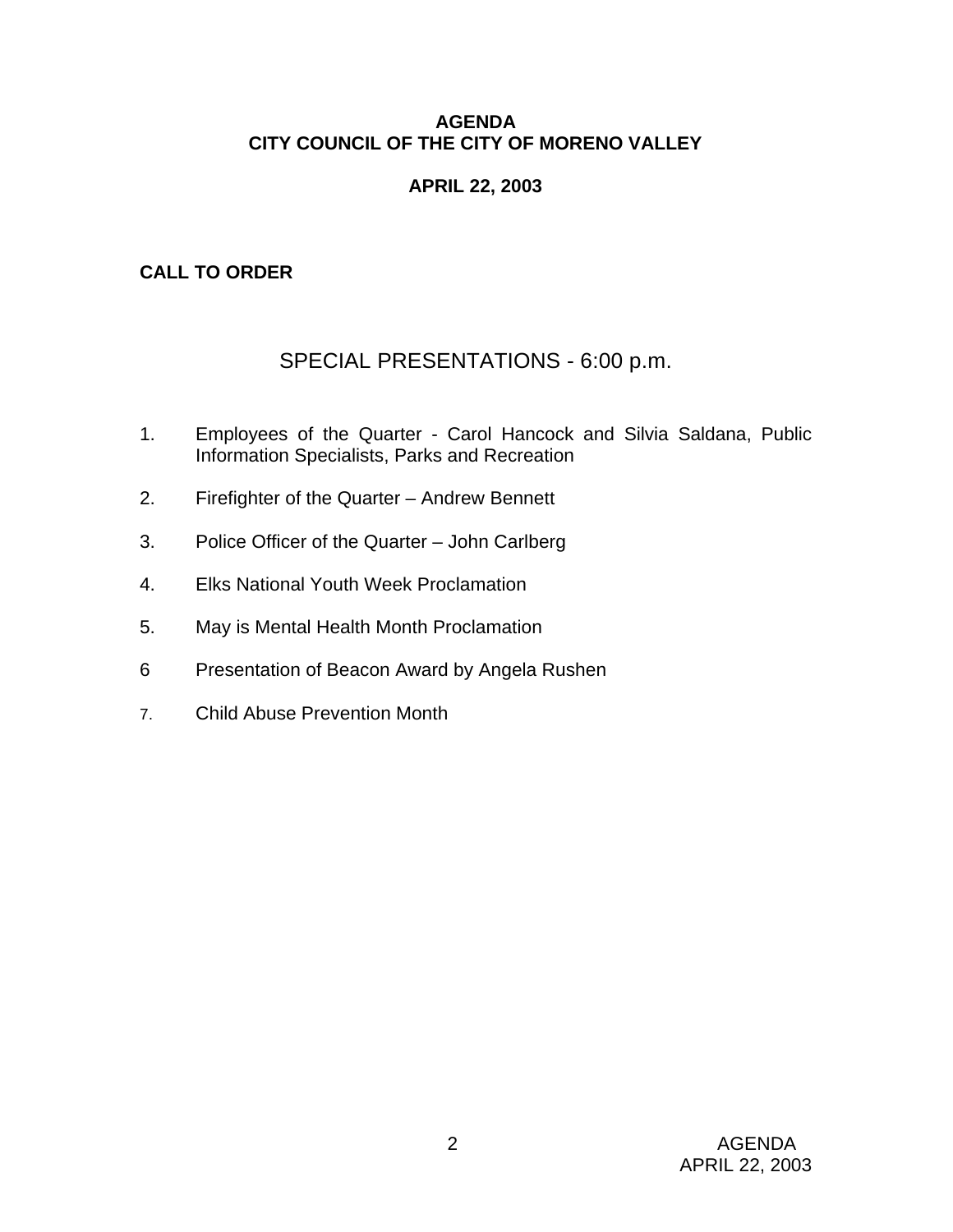### **AGENDA JOINT MEETING OF THE CITY COUNCIL OF THE CITY OF MORENO VALLEY MORENO VALLEY COMMUNITY SERVICES DISTRICT COMMUNITY REDEVELOPMENT AGENCY OF THE CITY OF MORENO VALLEY**

### **REGULAR MEETING - 6:30 P.M. APRIL 22, 2003**

**CALL TO ORDER** (Joint Meeting of the City Council of the City of Moreno Valley, Moreno Valley Community Services District and the Community Redevelopment Agency of the City of Moreno Valley - actions taken at the Joint Meeting are those of the Agency indicated on each Agenda item)

### **PLEDGE OF ALLEGIANCE**

**INVOCATION** – Pastor Bill Martin, Palm Canyon Community Church

#### **ROLL CALL**

#### **INTRODUCTIONS**

PUBLIC COMMENTS **ON MATTERS ON THE AGENDA** WILL BE TAKEN UP AS THE ITEM IS CALLED FOR BUSINESS, BETWEEN STAFF'S REPORT AND CITY COUNCIL DELIBERATION (SPEAKER SLIPS MAY BE TURNED IN UNTIL THE ITEM IS CALLED FOR BUSINESS.) Those wishing to speak should submit a BLUE speaker slip to the Bailiff. There is a three-minute limit per person. All remarks and questions shall be addressed to the presiding officer or to the City Council and not to any individual Council member, staff member or other person.

PUBLIC COMMENTS **ON MATTERS NOT ON THE AGENDA** UNDER THE JURISDICTION OF THE CITY COUNCIL WILL BE HEARD PRIOR TO CITY COUNCIL REPORTS AND CLOSING COMMENTS. IN THE EVENT THAT THE AGENDA ITEM FOR SUCH PUBLIC COMMENTS HAS NOT BEEN CALLED BY 9:00 P.M., IT SHALL BE CALLED AS THE NEXT ITEM OF BUSINESS FOLLOWING THE CONCLUSION OF ANY ITEM BEING HEARD AT 9:00 P.M. Those wishing to speak should submit a BLUE speaker slip to the Bailiff. There is a three-minute limit per person. All remarks and questions shall be addressed to the presiding officer or to the City Council and not to any individual Council member, staff member or other person.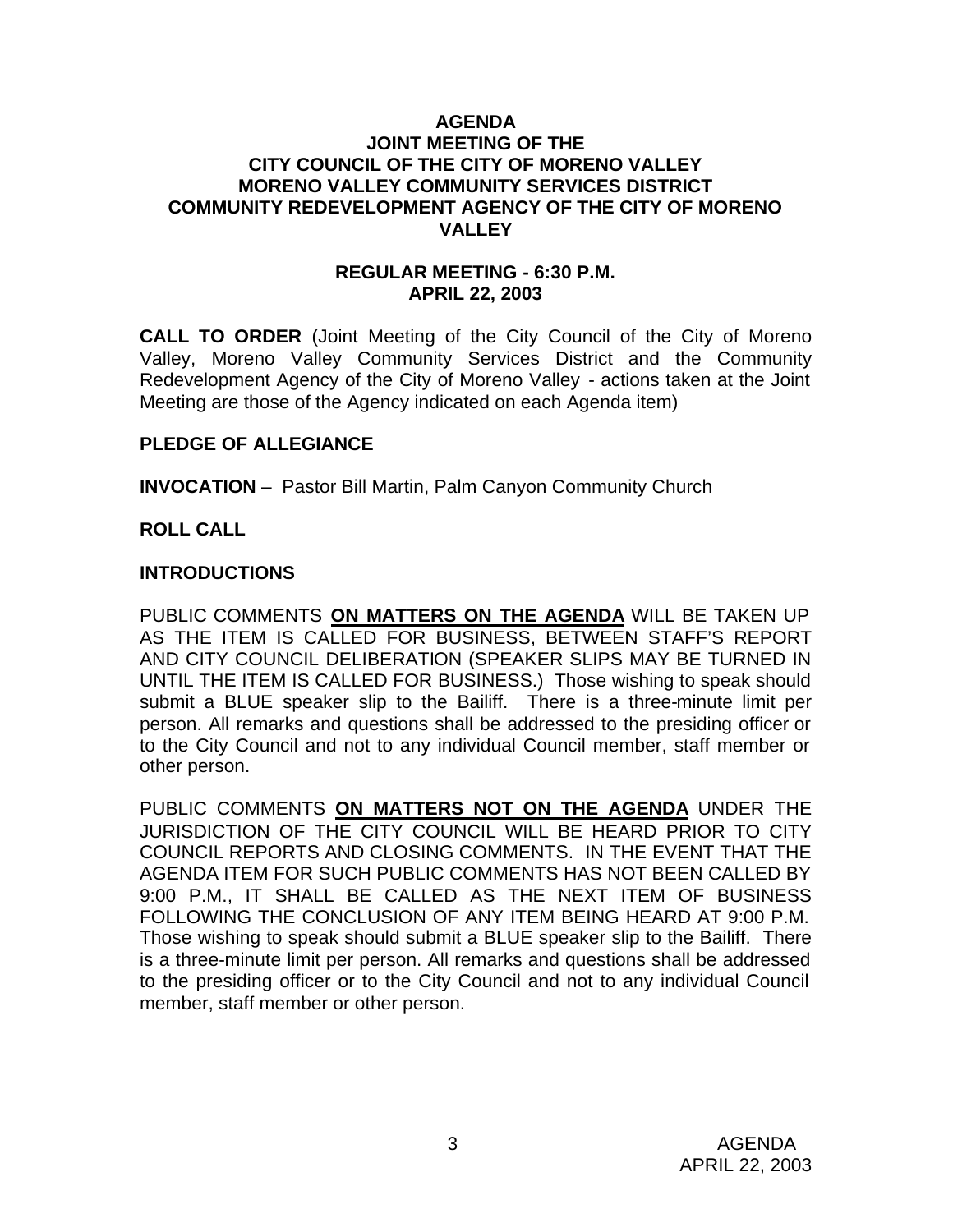### **JOINT CONSENT CALENDARS (SECTIONS A-C) OF THE CITY COUNCIL OF THE CITY OF MORENO VALLEY, MORENO VALLEY COMMUNITY SERVICES DISTRICT, COMMUNITY REDEVELOPMENT AGENCY OF THE CITY OF MORENO VALLEY, AND THE MORENO VALLEY PUBLIC FACILITIES FINANCING CORPORATION**

All items listed under the Consent Calendars, Sections A, B, and C, are considered to be routine and non-controversial, and may be enacted by one motion unless a member of the Council, Community Services District, or Redevelopment Agency requests that an item be removed for separate action. The motion to adopt the Consent Calendars is deemed to be a separate motion by each Agency and shall be so recorded by the City Clerk. Items withdrawn for report/discussion will be heard after public hearing items.

# **A. CONSENT CALENDAR** - **CITY COUNCIL**

- A1. ORDINANCES FIRST READING BY TITLE ONLY Recommendation: Waive reading of all Ordinance Introductions and read by title only.
- A2. MINUTES REGULAR MEETING OF APRIL 8, 2003 (Report of: City Clerk) Recommendation: Approve as submitted.
- A3. RESOLUTION NO. 2003-24, APPROVE AND AUTHORIZE THE EXECUTION OF PROGRAM SUPPLEMENT AGREEMENT NO. M017, TO THE ADMINISTERING AGENCY-STATE AGREEMENT FOR FEDERAL-AID PROJECT NO. 08-5441 FOR THE EUCALYPTUS AVENUE SIDEWALK PROJECT, EAST OF WICHITA WAY, PROJECT NO. 02-12568120 (Report of: Director of Public Works/City Engineer) Recommendation: Adopt Resolution No. 2003-24, and approve

Program Supplement Agreement No. M017, to the Administering Agency-State Agreement for Federal-Aid Project No. 08-5441 for the construction of an asphalt concrete sidewalk and appurtenant structures on the south side of Eucalyptus Avenue from 130 feet east of Wichita Way to 790 feet east of Wichita Way and authorize the Mayor to execute Program Supplement No. M017.

Resolution No. 2003-24

A Resolution of the City Council of the City of Moreno Valley, California, Approving and Authorizing Execution of Program Supplement No. M017 to Administering Agency-State Agreement No. 08-5441 for Federal Aid Projects Between the State of California, Acting By and Through the Department of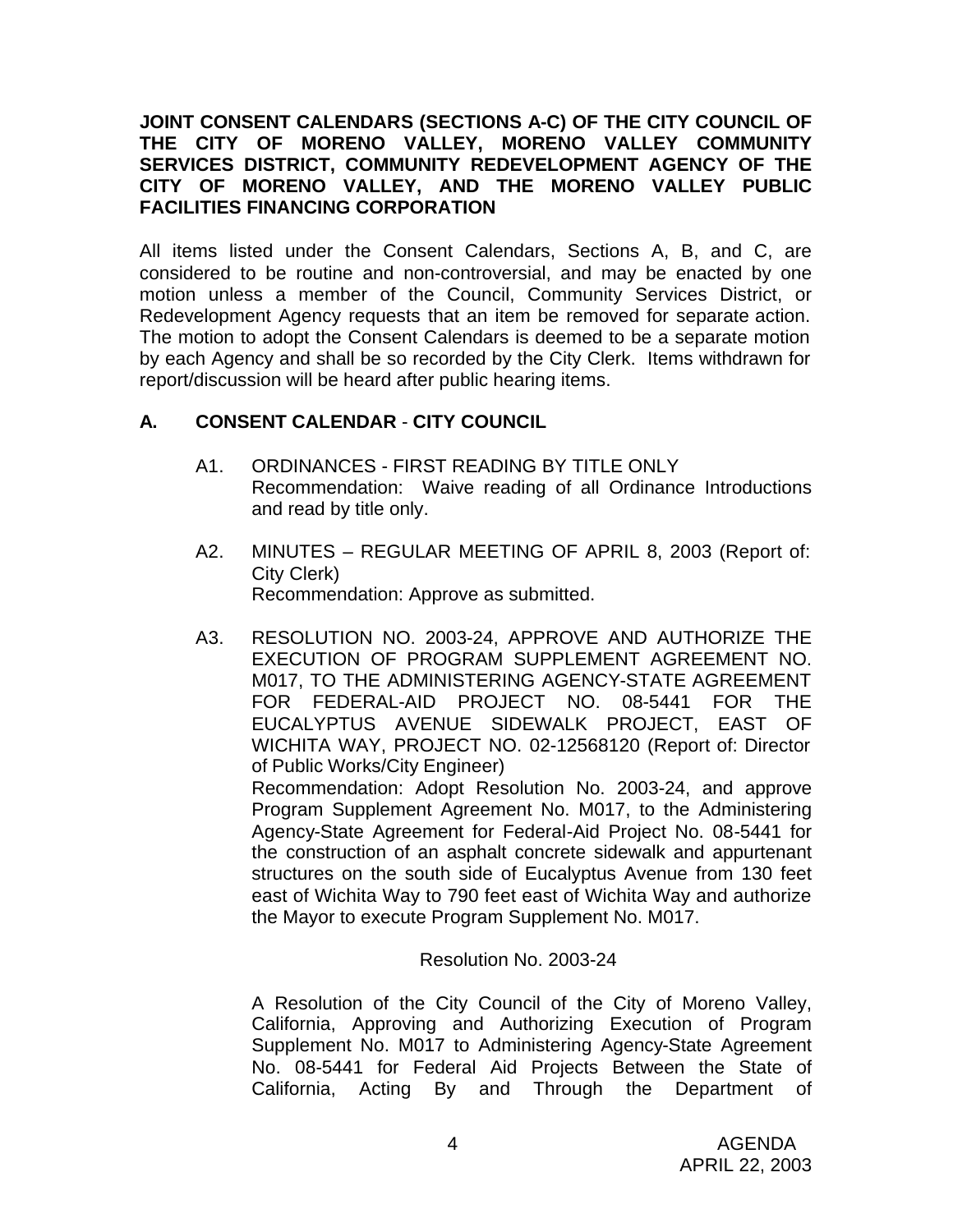Transportation, and the City of Moreno Valley

- A4. APPROVAL OF FINAL MAP 30233-1 SINGLE FAMILY RESIDENTIAL PROJECT AND ACCEPT AGREEMENT & BONDS FOR PUBLIC RIGHT OF WAY IMPROVEMENTS, SOUTHEAST CORNER OF J.F.K. DRIVE AND CHAMPIONSHIP DRIVE (KB HOME GREATER LOS ANGELES, INC.) (Report of: Director of Public Works/City Engineer) Recommendation: Approve Final Map 30233-1, authorize the City Clerk to sign the map and transmit said map to the County Recorder's Office for recordation; accept the bonds and Agreement for Public Improvements; authorize the Mayor to execute the agreement; and direct the City Clerk to forward the signed agreement to the County Recorder's Office for recordation.
- A5. APPROVAL OF FINAL MAP 30027 SINGLE FAMILY PROJECT AND ACCEPT AGREEMENT & BONDS FOR PUBLIC RIGHT OF WAY IMPROVEMENTS, NORTHWEST CORNER OF COTTONWOOD AVENUE AND NASON STREET (WESTERN PACIFIC HOUSING, INC.) (Report of: Director of Public Works/City Engineer)

Recommendation: Approve Final Map 30027, authorize the City Clerk to sign the map and transmit said map to the County Recorder's Office for recordation; accept the bonds and Agreement for Public Improvements; authorize the Mayor to execute the agreement; and direct the City Clerk to forward the signed agreement to the County Recorder's Office for recordation.

- A6. APPROVAL OF COOPERATIVE AGREEMENT FOR LINE V-3 EXTENSION OF THE PERRIS VALLEY MASTER DRAINAGE PLAN BETWEEN THE RIVERSIDE COUNTY FLOOD CONTROL AND WATER CONSERVATION DISTRICT, CITY AND MVR-MORENO VALLEY, LP, KRAMERIA AVENUE, EAST OF LASSELLE STREET (MVR-MORENO VALLEY, LP) (Report of: Director of Public Works/City Engineer) Recommendation: Approve the cooperative agreement between the Riverside County Flood Control and Water Conservation District, City of Moreno Valley, and MVR-Moreno Valley, LP for Perris Valley Master Drainage Plan Line V-3 Extension; authorize the Mayor to execute the agreement; and direct the City Clerk to forward the signed agreement to the Riverside County Flood Control and Water Conservation District.
- A7. RESOLUTION NO. 2003-25, APPROVING THE EXISTING AB 1020 BICYCLE TRANSPORTATION PLAN (Report of: Director of Public Works/City Engineer)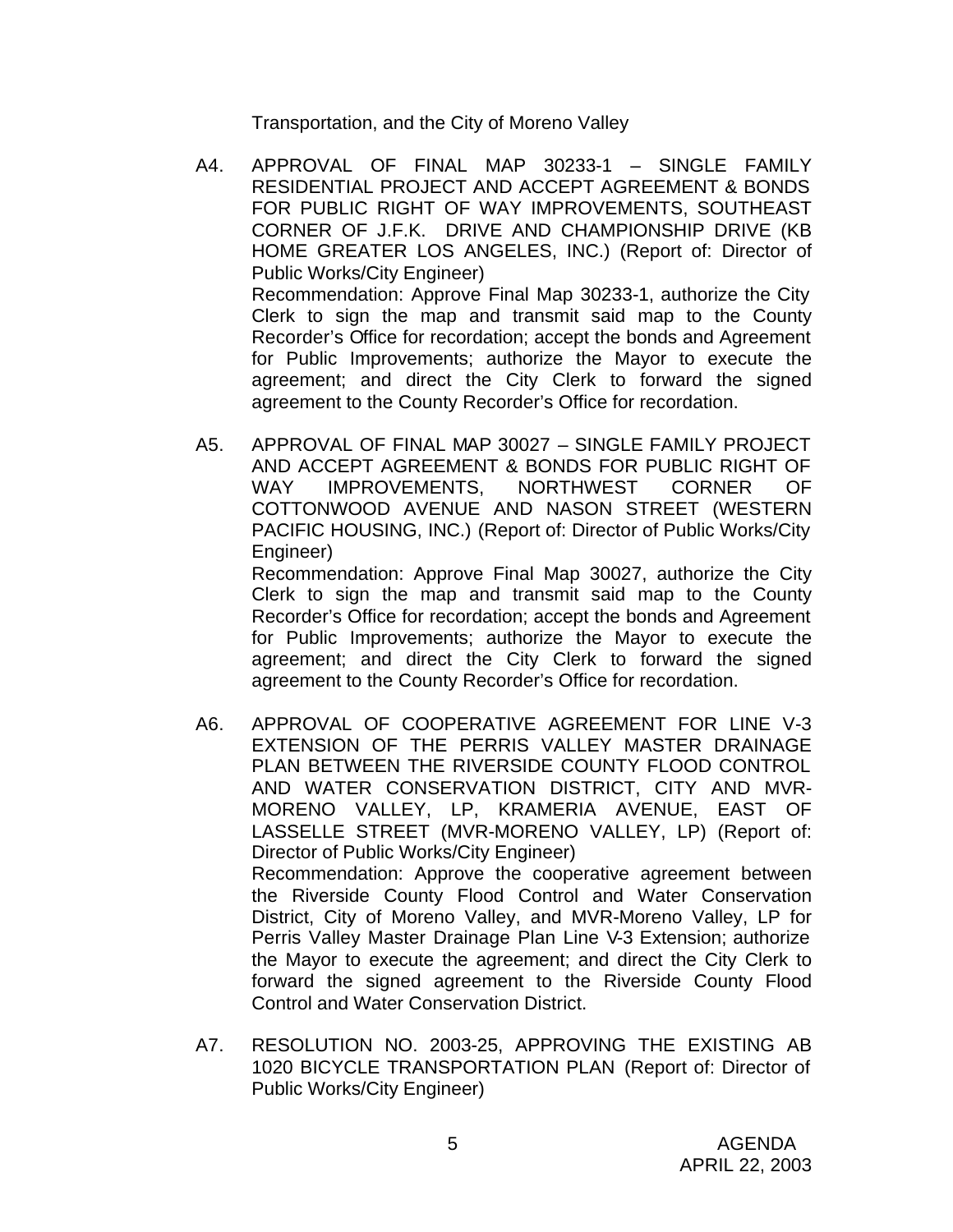Recommendation: Adopt Resolution No. 2003-25, approving the existing AB 1020 Bicycle Transportation Plan and certifying that it has been prepared in accordance with Section 891.2 of the Streets and Highways Code.

#### Resolution No. 2003-25

A Resolution of the City Council of the City of Moreno Valley, California, approving the Existing AB 1020 Bicycle Transportation Plan

- A8. FINAL MAP 21461 EXECUTE QUITCLAIM DEEDS TRANSFERRING THE CITY'S TITLE INTEREST IN DRAINAGE EASEMENTS TO THE UNDERLYING FEE PROPERTY OWNER AND ACCEPT EASEMENT DEEDS DEDICATING STORM DRAIN EASEMENTS, SOUTH SIDE OF SUNNYMEAD RANCH PARKWAY, EAST OF PIGEON PASS ROAD (SUNNYMEAD RANCH, LLC) (Report of: Director of Public Works/City Engineer) Recommendation: Authorize the City Engineer to execute Quitclaim Deeds transferring the City's title interest in a 15-foot wide storm drain easement over Lot 27 and Lot "E" as shown and recorded on Final Map 21461; authorize acceptance of a 15-foot wide storm drain easement over Lot 26 and Lot "E" of Final Map 21461; and direct the City Clerk to forward the signed Quitclaim Deeds and Easement Deeds to the County Recorder's Office for recordation.
- A9. APPOINTMENT OF COUNCILMEMBER CHARLES WHITE AS CITY'S DELEGATE TO THE LEAGUE OF CALIFORNIA CITIES 2003 SPECIAL MEETING OF THE LEAGUE GENERAL ASSEMBLY TO BE HELD THURSDAY, MAY 15, 2003 – (No written material provided) Recommendation: Appoint Councilmember Charles White as City's delegate to League of California Cities 2003 Special Meeting of the League General Assembly to be held Thursday, May 15, 2003.
- A10. AMENDMENT TO THE 2002/2003 FEE SCHEDULE RELATING TO COORDINATION WITH THE TRANSPORTATION UNIFORM MITIGATION FEE PROGRAM AND ADOPT RESOLUTION NO. 2003-26 APPROVING THE REVISED DIF SCHEDULE (Report of: Director of Public Works/City Engineer) Recommendation: Adopt Resolution No. 2003-26, approving the

Revised Development Impact Fee Schedule.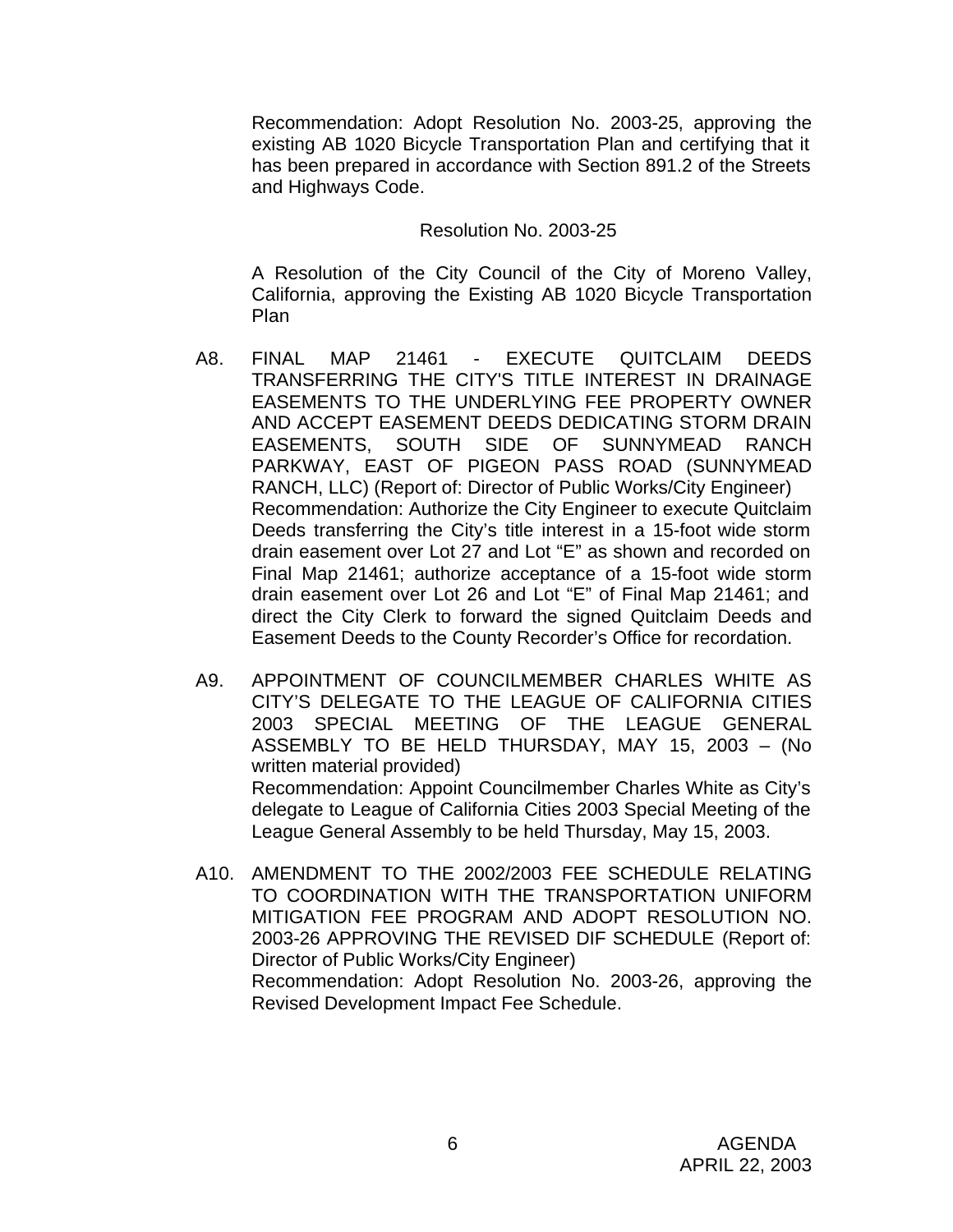#### Resolution No. 2003-26

A Resolution of the City Council of the City of Moreno Valley, California, Amending Resolution No. 2002-31 by Reducing the Development Impact Fees Related to Residential Development for Arterial Improvements in Order to Coordinate with the Transportation Uniform Mitigation Fee Program

A11. POLICIES FOR IN-PROCESS MULTIFAMILY PROJECTS AND THE APPLICABILITY OF THE TRANSPORTATION UNIFORM MITIGATION FEE (TUMF) (Report of: City Manager) Recommendation: Adopt the following policy:

1. Those multi-family projects in the pipeline and actually approved prior to March 25, 2003 (the adoption date of the fee), are entitled to the following limited exemption from the TUMF:

- A) No TUMF will be levied until July 1, 2004; and
- B) Beginning on July 1, 2004, all remaining units shall be levied TUMF at one-third of the rate in effect on that date; and
- C) Beginning July 1, 2005, units shall be levied TUMF at twothirds of the rate in effect on that date; and
- D) After July 1, 2006, units shall be levied TUMF at one hundred percent of the rate in effect on that date.

To be eligible, multi-family projects must be fully entitled on or before March 25, 2003, enter into a Public Facilities Agreement with the City and have that agreement approved by the City Council prior to June 1, 2003.

2. Multi-family applications that are "deemed complete" but not approved prior to March 25, 2003, are subject to the same exemption as listed in #1 above, with the following additional requirements.

- A) The Public Facilities Agreement for projects with applications "deemed complete " shall indemnify the City against potential adverse TUMF and/or Measure A funding determinations by the entity managing the TUMF program, the Western Riverside Council of Governments. They must defend and hold harmless the City.
- B) The Public Facilities Agreement shall be secured by a letter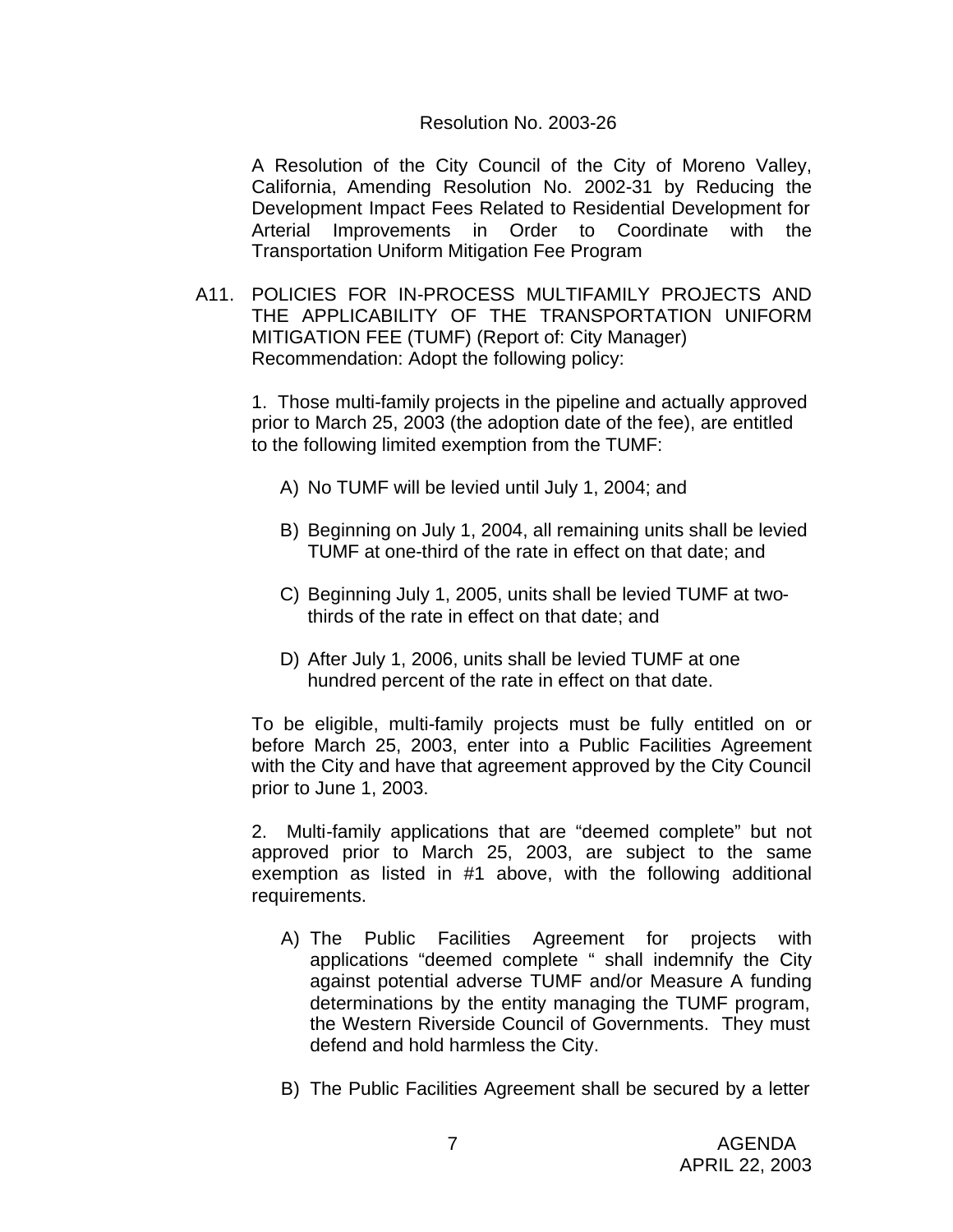of credit or other adequate security acceptable to the City Manager in the amount of the full TUMF fees that would otherwise have been payable for the Project plus 10% to guarantee that the costs associated with any such adverse decision will be completely defrayed.

Once a policy is decided, staff will prepare a final Resolution for Council adoption and complete the Public Facilities Agreements with those developments that are subject to this policy and willing to enter into those agreements within the next 30 days.

A12. WARRANT REPORT (Report of: Director of Finance/City Treasurer) Recommendation: Adopt Resolution No. 2003-28, approving the Warrant Report, dated March, 2003 in the total amount of \$8,601,650.41.

Resolution No. 2003-28

A Resolution of the City Council of the City of Moreno Valley, California, Approving the Warrant Report Dated March 31, 2003

A13. RESOLUTION NO. 2003-27, APPROVE AND AUTHORIZE EXECUTION OF PROGRAM SUPPLEMENT AGREEMENT NO. M016, TO THE ADMINISTERING AGENCY-STATE AGREEMENT FOR FEDERAL-AID PROJECT NO. 08-5441 FOR THE TRAFFIC SIGNAL AT THE INTERSECTION OF IRIS AVENUE AND INDIAN STREET, PROJECT NO. 01-12566721-2 (Report of: Director of Public Works/City Engineer)

Recommendation: Adopt Resolution No. 2003-27, and approve Program Supplement No. M016, to the Administering Agency-State Agreement for Federal Aid Project No. 08-5441 for a traffic signal at the intersection of Iris Avenue and Indian Street and authorize the Mayor to execute Program Supplement No. M016.

### Resolution No. 2003-27

A Resolution of the City Council of the City of Moreno Valley, California, Approving and Authorizing Execution of Program Supplement No M016 to the Administering Agency-State Agreement for Federal-Aid Project No. 08-5441 Between the State of California, Acting By and Through the Department of Transportation, and the City of Moreno Valley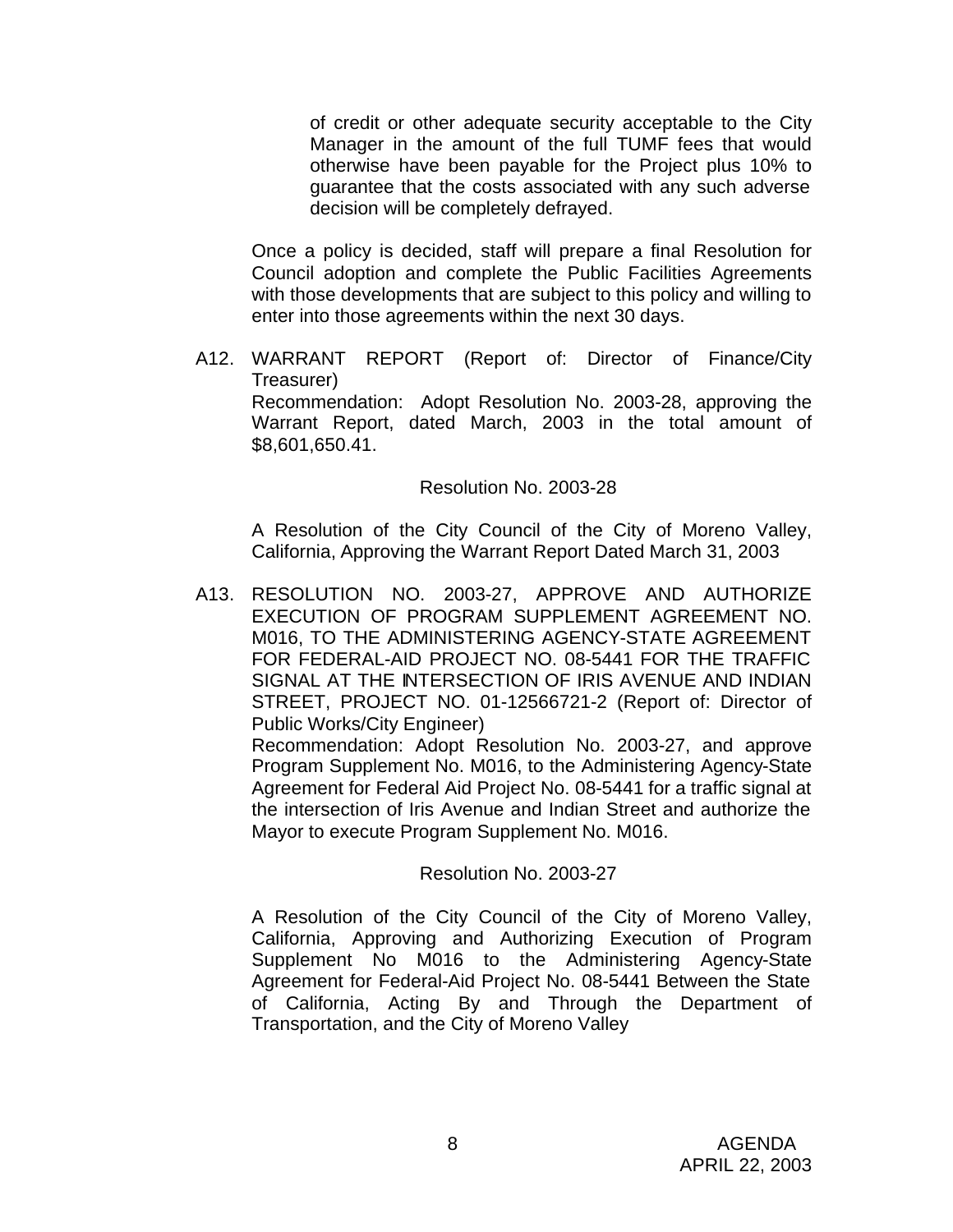- A15. REQUEST ADOPTION OF PLANS AND SPECIFICATIONS AND AUTHORIZATION TO ADVERTISE FOR CONSTRUCTION BIDS FOR THE TRAFFIC SIGNAL AT HEACOCK STREET AND PARKLAND AVENUE, PROJECT NO. 02-12566822 (Report of: Director of Public Works/City Engineer) Recommendation: Adopt the plans and specifications on file in the office of the City Engineer and authorize the City Clerk to advertise the project for construction bids.
- A16. REQUEST ADOPTION OF PLANS AND SPECIFICATIONS, AND AUTHORIZATION TO ADVERTISE FOR CONSTRUCTION BIDS FOR THE SB821 BICYCLE AND PEDESTRIAN FACILITIES PROGRAM, PROJECT NO. 03-12272220 (Report of: Director of Public Works/City Engineer) Recommendation: Adopt the plans and specifications on file in the office of the Public Works Director and authorize the City Clerk to advertise the project for construction bids.
- A17. ACCEPTING THE APPRAISAL OF FAIR MARKET VALUE FOR THE PROPERTY TO BE ACQUIRED; RATIFY THE OFFER OF JUST COMPENSATION AS MADE TO THE OWNER; SETTING OF HEARING TO CONSIDER ADOPTING PROPOSED RESOLUTION OF NECESSITY AUTHORIZING EMINENT DOMAIN PROCEEDINGS AND DIRECT NOTICE BE GIVEN TO THE PROPERTY OWNERS IN CONJUNCTION WITH THE ACQUISITION OF RIGHT-OF WAY NEAR HIGHWAY 60 AND MORENO BEACH DRIVE WITHIN THE AUTO MALL SPECIFIC PLAN (Report of: Director of Public Works/City Engineer) Recommendation: Accept the appraisal of the fair market of the property to be acquired; approve, ratify and direct the offer of just compensation to be made to the property owner; set a hearing date of May 13, 2003, to consider adopting a proposed Resolution of Necessity, and approve, ratify and direct the notice to be given to the property owner of the hearing to consider the proposed Resolution of Necessity in conjunction with the acquisition of rightof-way near Highway 60 and Moreno Beach Drive within the Auto Mall Specific Plan. If an agreement is reached with the property owner and is received together with an easement grant by or before today's meeting, then Approve and Accept the agreement and easement grant, and authorize agreement execution and acceptance of the easement grant on behalf of the City.

A18. LEASE OF OFFICE SPACE AT MORENO VALLEY GATEWAY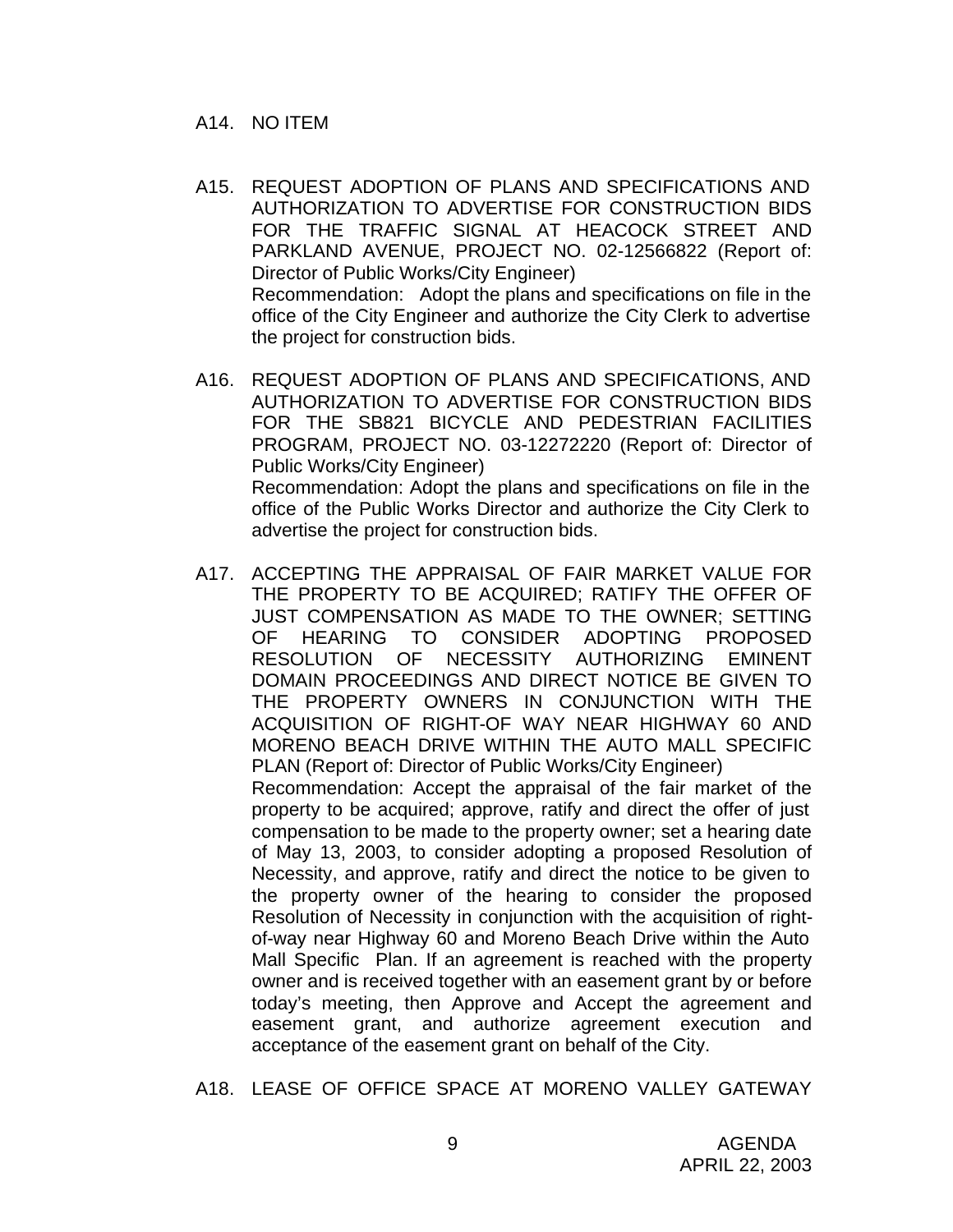(Report of: Assistant City Manager)

Recommendation: Authorize the lease of office space at Moreno Valley Gateway in the amount of \$15,616.80 annually.

### **B. CONSENT CALENDAR** - **COMMUNITY SERVICES DISTRICT**

- B1. ORDINANCES FIRST READING BY TITLE ONLY Recommendation: Waive reading of all Ordinance Introductions and read by title only.
- B2. MINUTES REGULAR MEETING OF APRIL 8, 2003 (Report of: City Clerk) Recommendation: Approve as submitted.
- B3. EXTENSION OF CONTRACT PROJECT NO. E-2/01 MAINTENANCE OF EXTENSIVE LANDSCAPING AND IRRIGATION – HIDDEN SPRINGS (Report of: Director of Public Works/City Engineer) Recommendation: Approve the Amendment to the Contract Agreement for MVCSD Project E-2/01 to extend the term of the contract for an additional one-year period; authorize the President of the MVCSD Board to execute said Amendment with Tropical Plaza Nursery, Inc. of Villa Park, California; authorize the Purchasing Manager, at the start of Fiscal Year 2003/04 to issue open purchase orders to Tropical Plaza Nursery, Inc. in the amounts of:
	- a.) One Hundred Eighteen Thousand Three Hundred Fifty Dollars and 24/100 (\$118,350.24) for twelve months of base maintenance service; and
	- b.) Twenty Thousand Three Hundred Seventy-Five Dollars and NO/100 (\$20,375.00) for anticipated Additional Work per Section 3., paragraph d. of the amended Agreement
- B4. REQUEST TO ADVERTISE A NOTICE REQUESTING PROPOSALS – CSD PROJECT NO. 03-18278240-50 MORENO VALLEY RANCH WALL FAÇADE MAINTENANCE (Report of: Director of Public Works/City Engineer) Recommendation: Adopt the area map and maintenance specifications, which are on file in the office of the Director of Public Works; and authorize the City Clerk to advertise a Notice Requesting Proposals for Project No. 03-18278240-50.

# **C. CONSENT CALENDAR** - **COMMUNITY REDEVELOPMENT AGENCY**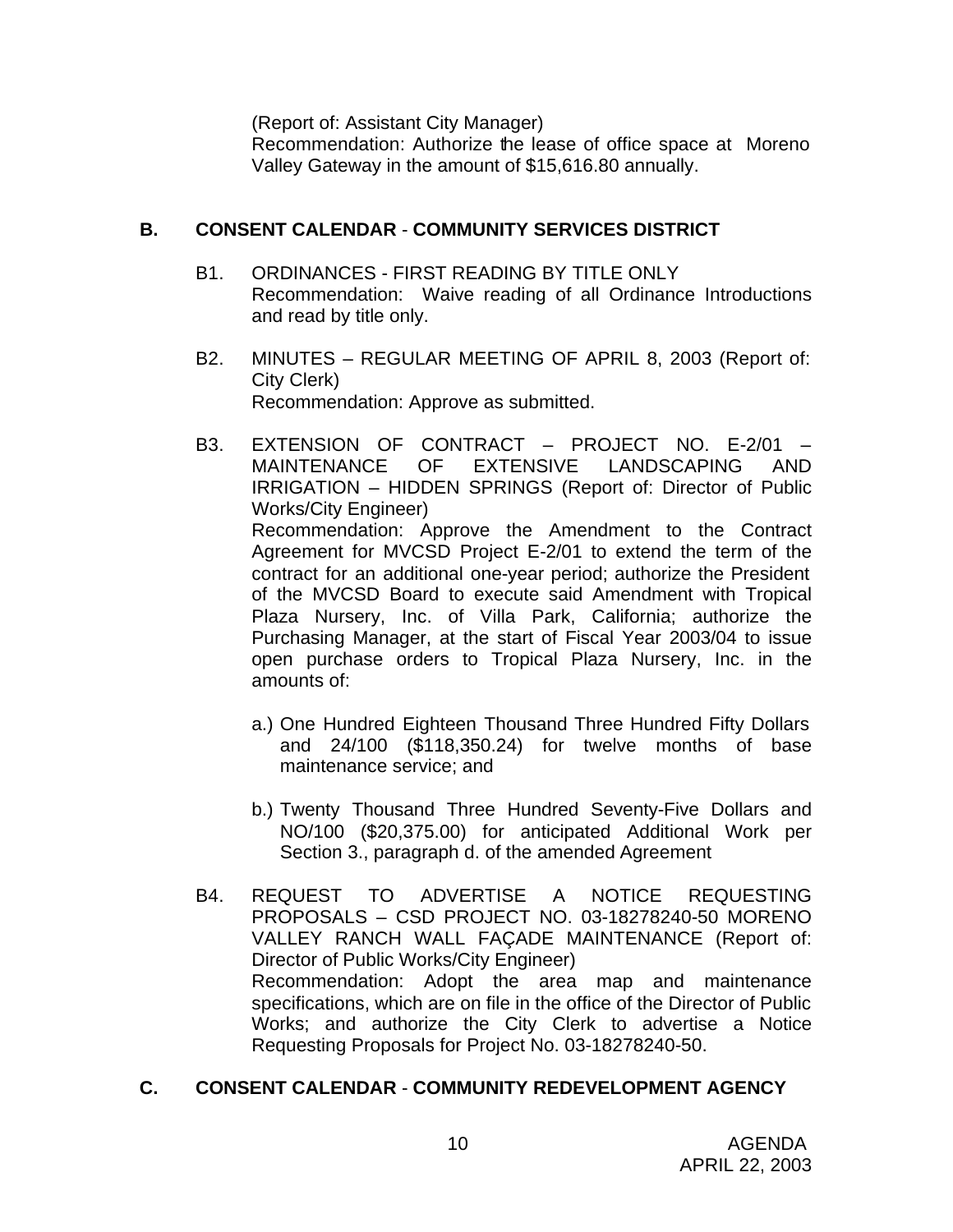- C1. ORDINANCES FIRST READING BY TITLE ONLY Recommendation: Waive reading of all Ordinance Introductions and read by title only.
- C2. MINUTES REGULAR MEETING OF APRIL 8, 2003 (Report of: City Clerk) Recommendation: Approve as submitted.

### **D. PUBLIC HEARINGS**

Questions or comments from the public on a Public Hearing matter are limited to five minutes per individual and must pertain to the subject under consideration.

Those wishing to speak should complete and submit a GOLDENROD speaker slip to the Bailiff.

D1. PUBLIC HEARING REGARDING MAIL BALLOT PROCEEDINGS FOR COMMUNITY SERVICES DISTRICT ZONE D (PARKWAY LANDSCAPE MAINTENANCE) FOR TRACTS 19500 (WEST OF KITCHING ST. AND NORTH OF DRACAEA AVE), TRACT 19912 (NORTH OF IRIS AVE. AND WEST OF KITCHING ST.) AND TRACT 20120 (SOUTH SIDE OF JOHN F. KENNEDY AND WINTERGREEN STREET) (Report of: Director of Public Works/City Engineer)

Recommendation: That the City Council, acting in their capacity as the Board of Directors of the Moreno Valley Community Services District (CSD):

- 1) Tabulate the mail ballots for CSD Zone D Program;
- 2) Verify and accept the results of the mail ballot proceedings as identified on the Official Tally Sheet and Assessor Parcel Number (APN) listing;
- 3) Receive and file with the City Clerk's Office the accepted Official Tally sheet and APN listing; and
- 4) Authorize and impose the adjusted CSD Zone D charges for Tract 19500, 19912 and 20120.
- D2. PUBLIC HEARING FOR INCLUSION OF TENTATIVE TRACT 30318 (AND ALL AFFECTED PHASES) INTO THE COMMUNITY SERVICES DISTRICT ZONE B (RESIDENTIAL STREET LIGHTING) AND E-3A (INTERNAL WALLS/PARKWAY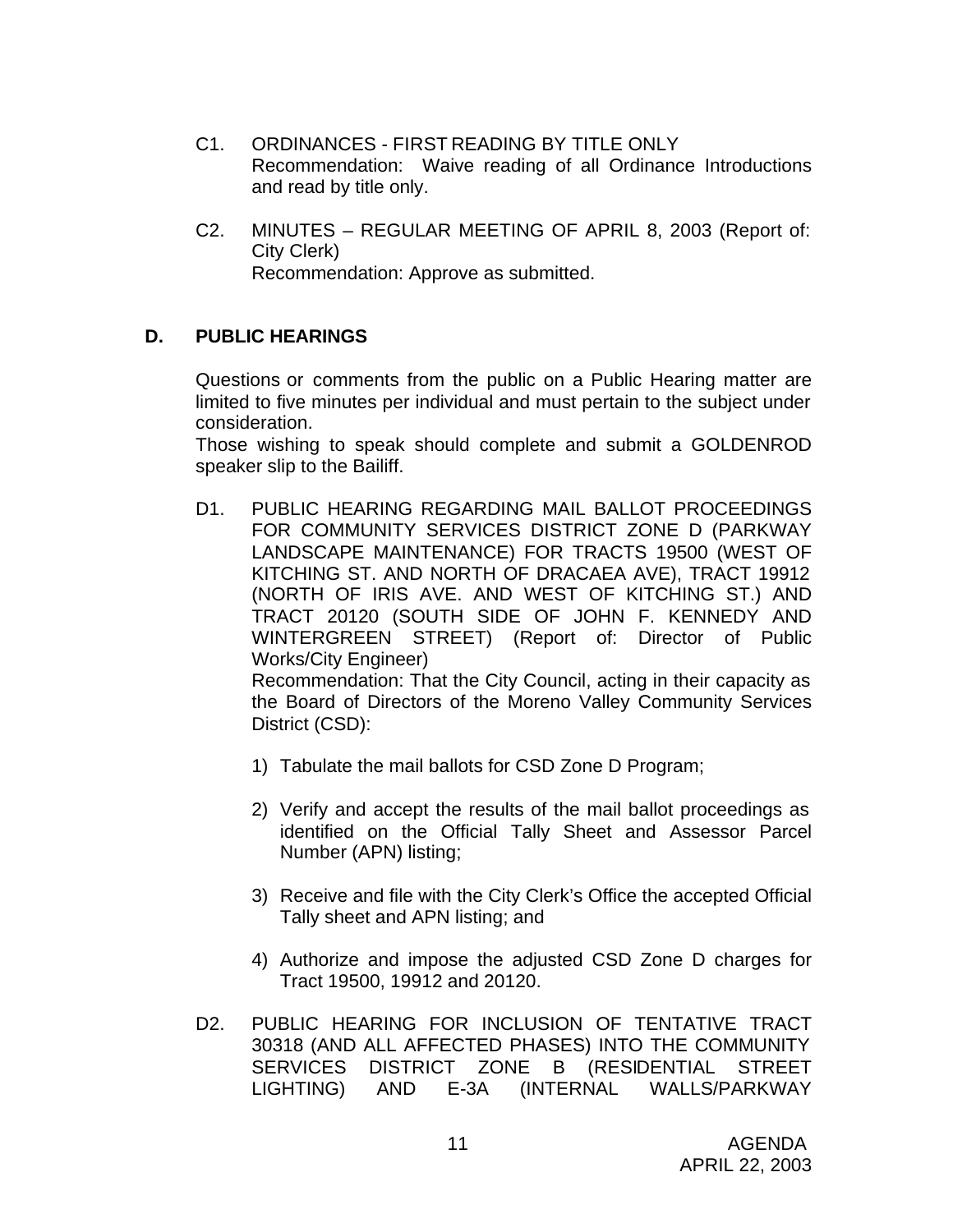LANDSCAPE MAINTENANCE) PROGRAMS FOR TENTATIVE TRACT 30318 (AND ALL AFFECTED PHASES) - EAST OF LASSELLE STREET AND SOUTH OF KRAMERIA AVENUE (Report of: Director of Public Works/City Engineer) Recommendation: That the City Council, acting in their capacity as the Board of Directors of the Moreno Valley Community Services District (CSD):

- 1) Tabulate the mail ballot(s) for the CSD Zones B and E-3A programs;
- 2) Verify and accept the results of the mail ballot proceeding as identified on the Official Tally Sheet and APN listing;
- 3) Receive and file with the City Clerk's Office the accepted Official Tally Sheet and APN listing; and
- 4) Authorize and impose the CSD Zone B and Zone E-3A charges.

# **E. ITEMS REMOVED FROM CONSENT CALENDARS FOR DISCUSSION OR SEPARATE ACTION**

# **F. REPORTS**

F1. REPORT TO CONSIDER PUBLIC COMMENTS REGARDING TENTATIVE TRACT 20185 (AND ALL AFFECTED PHASES) MAIL BALLOT PROCEEDING FOR CSD ZONE B (RESIDENTIAL STREET LIGHTING) – NORTH OF FRAN LOU DRIVE AND WEST OF KITCHING STREET (Report of: Director of Public Works/City Engineer)

Recommendation: That the City Council, acting in their respective capacities as President and Members of the Board of Directors of the Moreno Valley Community Services District (CSD), accept public comments regarding the proposed inclusion of Tentative Tract 20185 (and all affected phases) into the CSD Zone B (Residential Street Lighting) program.

F2. APPROPRIATE \$172,943 FROM RDA FUND 895 FOR TRANSFER TO ACCOUNT 895.91510.6723.728 AND APPROVE PAYMENT TO THE COUNTY OF RIVERSIDE FOR THE COMMUNITY REDEVELOPMENT AGENCY'S REQUIRED SHIFT OF PROPERTY TAX REVENUE TO THE STATE OF CALIFORNIA'S EDUCATION REVENUE AUGMENTATION FUND (ERAF) (Report of: Director of Community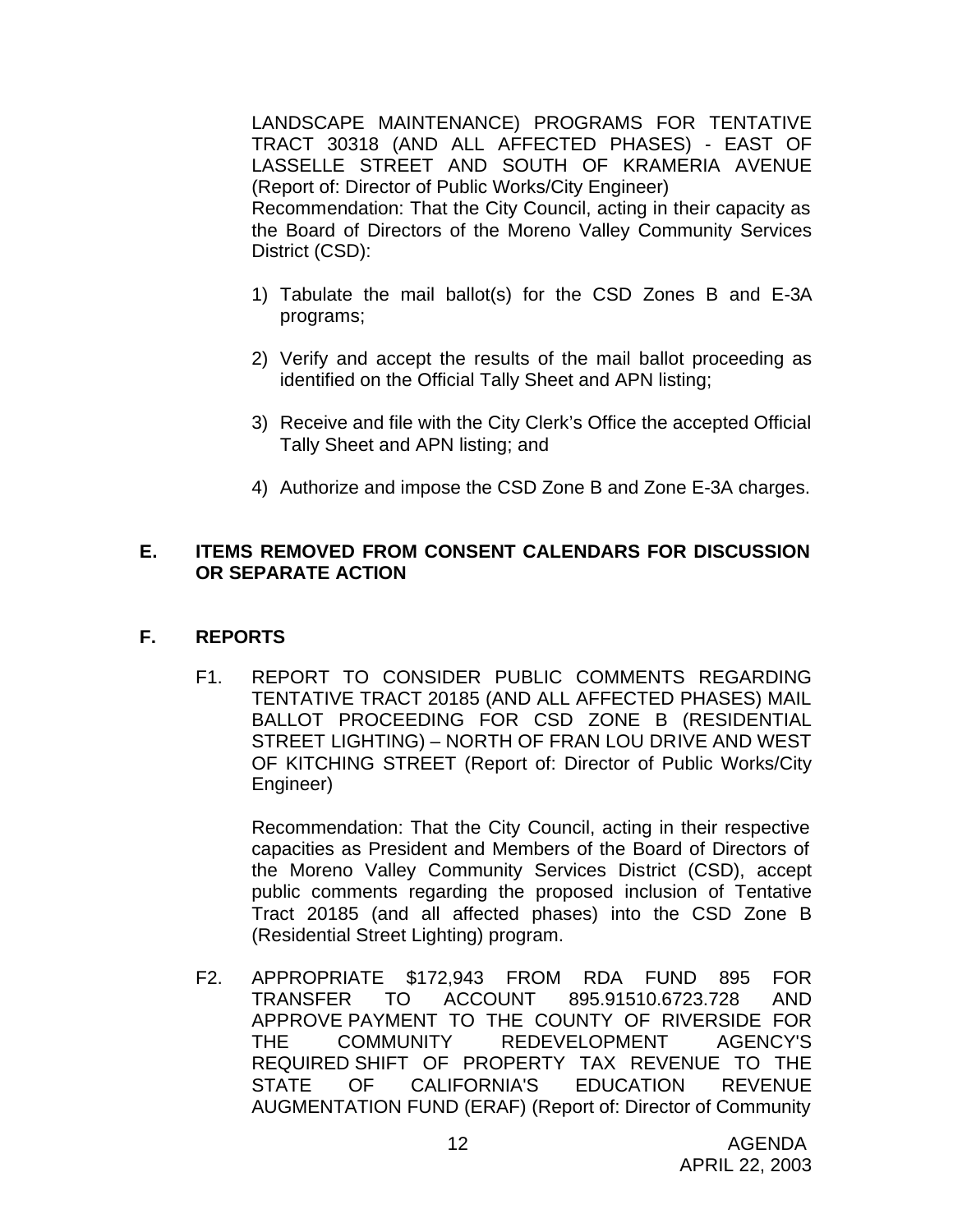and Economic Development)

Recommendation: That the Chairperson and Members of the Board of Directors of the Community Redevelopment Agency of the City of Moreno Valley appropriate \$172,943 from RDA Fund 895 and approve payment to the County of Riverside for the Agency's required shift of property tax revenue to the state of California's Education Revenue Augmentation Fund (ERAF).

- F3. PUBLIC MEETING ON PROPOSED 2003/2004 FEE SCHEDULE (Report of: Director of Finance/City Treasurer) Recommendation: That the City Council conduct a Public Meeting for public comment on the Proposed 2003/04 Fee Schedule.
- F4. LEGISLATIVE UPDATE (Report of: Assistant City Manager) Recommendation: That the City Council receive and file the Legislative Status Report.
- F5. CITY MANAGER'S REPORT
	- A. State Budget
	- B. Preview of Budget Issues (No written material on this item)
	- C. Other

(Informational Presentation – not for Council action)

# **G. LEGISLATIVE ACTIONS**

ORDINANCES - 1ST READING AND INTRODUCTION – NONE

ORDINANCES - 2ND READING AND ADOPTION

G1. ADOPTION OF ORDINANCE NO. 625, AN ORDINANCE OF THE CITY COUNCIL OF THE CITY OF MORENO VALLEY, CALIFORNIA, AMENDING TITLE 8 OF THE CITY OF MORENO VALLEY MUNICIPAL CODE BY AMENDING CHAPTERS 8.14, 8.22, 8.24, 8.26, 8.28, 8.36, 8.38, ADOPTING AS MODIFIED, THE CALIFORNIA BUILDING STANDARDS CODE, CALIFORNIA CODE OF REGULATIONS, TITLE 24: INCORPORATING THE 1997 UNIFORM ADMINISTRATIVE CODE, THE 1997 UNIFORM HOUSING CODE, THE 1997 UNIFORM BUILDING CODE, THE 2000 UNIFORM MECHANICAL CODE, THE 2000 UNIFORM PLUMBING CODE, THE 2000 UNIFORM FIRE CODE, AND THE 1997 UNIFORM CODE FOR THE ABATEMENT OF DANGEROUS BUILDING, AND THE 1999 NATIONAL ELECTRICAL CODE; AND ADOPTING OTHER REGULATIONS RELATING TO BUILDING AND FIRE PREVENTION REQUIREMENTS (RECEIVED FIRST READING AND INTRODUCTION APRIL 8, 2003 ON A 4-0-1 VOTE, BATEY ABSENT (Report of: Director of Community and Economic Development)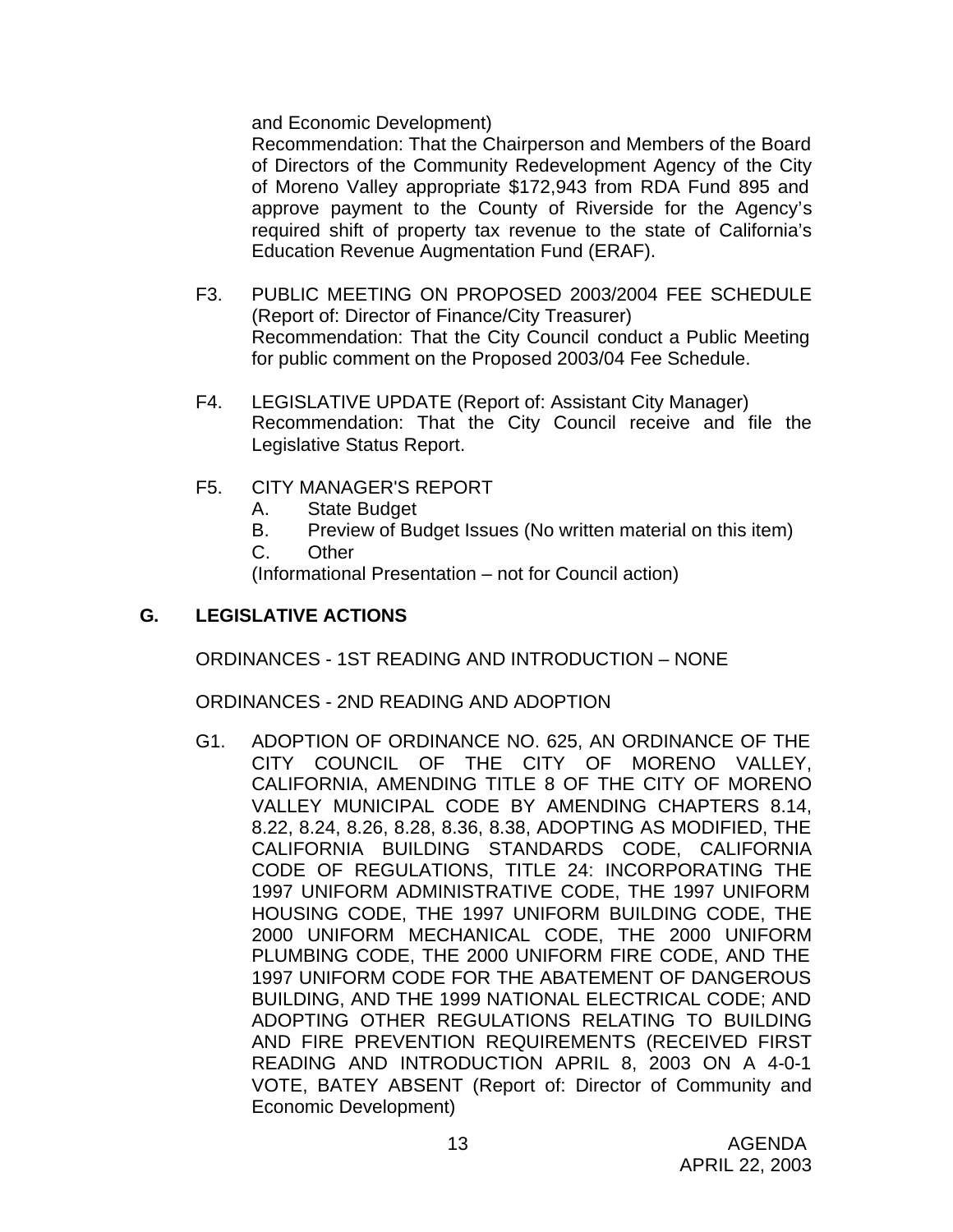Recommendation: Adopt Ordinance No. 625.

### Ordinance No. 625

An Ordinance of the City Council of the City of Moreno Valley, California, Amending Title 8 of the City of Moreno Valley Municipal Code by Amending Chapters 8.14, 8.22, 8.24, 8.26, 8.28, 8.36, 8.38, Adopting as Modified, the California Building Standards Code, California Code of Regulations, Title 24: Incorporating the 1997 Uniform Administrative Code, the 1997 Uniform Housing Code, the 1997 Uniform Building Code, the 2000 Uniform Mechanical Code, the 2000 Uniform Plumbing Code, the 2000 Uniform Fire Code, and the 1997 Uniform Code for the Abatement of Dangerous Building, and the 1999 National Electrical Code; and Adopting other Regulations Relating to Building and Fire Prevention Requirements

G2. ORDINANCE NO. 626, AN ORDINANCE OF THE CITY COUNCIL OF THE CITY OF MORENO VALLEY, CALIFORNIA, APPROVING AMENDMENT NO. 8 TO THE MORENO VALLEY RANCH SPECIFIC PLAN (SP #193), TO CHANGE THE LAND USE DESIGNATION FOR PLANNING AREA #33 FROM COMMUNITY FACILITIES TO MEDIUM LOW RESIDENTIAL AND AMENDING THE OFFICIAL ZONING ATLAS IN ACCORDANCE WITH SAID SPECIFIC PLAN AMENDMENT (RECEIVED FIRST READING AND INTRODUCTION APRIL 8, 2003 ON A 4-0-1 VOTE, BATEY ABSENT) (Report of: Director of Community and Economic Development)

Recommendation: Adopt Ordinance No. 626.

### Ordinance No. 626

An Ordinance of the City Council of the City of Moreno Valley, California, Approving Amendment No. 8 to the Moreno Valley Ranch Specific Plan (SP #193), to Change the Land Use Designation for Planning Area #33 from Community Facilities to Medium Low Residential and Amending the Official Zoning Atlas in Accordance with Said Specific Plan Amendment

G3. ORDINANCE NO. 627, AN ORDINANCE OF THE CITY COUNCIL OF THE CITY OF MORENO VALLEY, CALIFORNIA, AMENDING THE MORENO VALLEY RANCH SPECIFIC PLAN (AMENDMENT NO. 9) AND THE OFFICIAL ZONING ATLAS, INVOLVING THE NORTHEAST AND NORTHWEST CORNERS OF IRIS AVENUE AND LASSELLE STREET (RECEIVED FIRST READING AND INTRODUCTION APRIL 8, 2003 ON A 4-0-1 VOTE, BATEY ABSENT) (Report of: Director of Community and Economic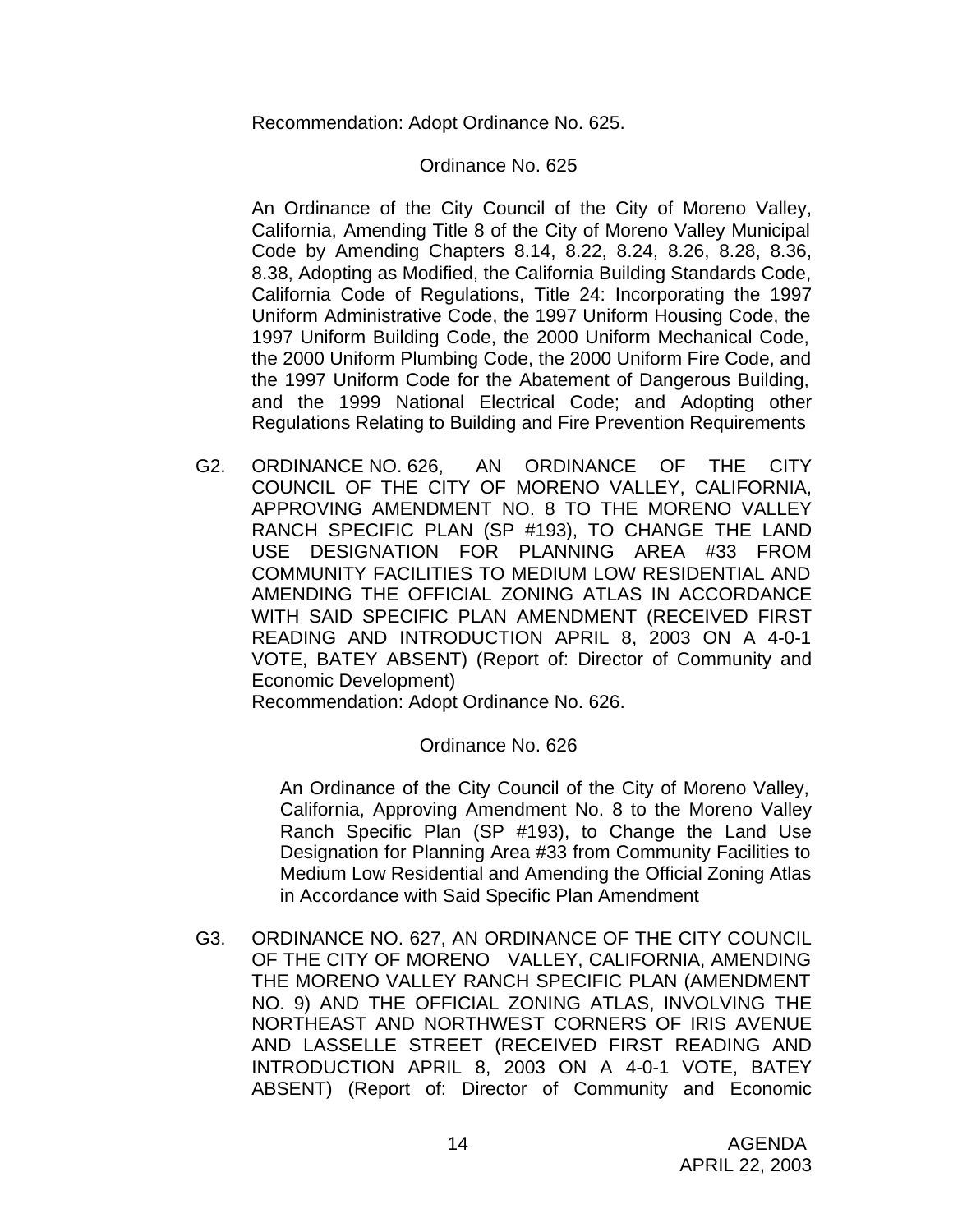Development) Recommendation: Adopt Ordinance No. 627.

Ordinance No. 627

An Ordinance of the City Council of the City of Moreno Valley, California, Amending the Moreno Valley Ranch Specific Plan (Amendment No. 9) and the Official Zoning Atlas, Involving the Northeast and Northwest Corners of Iris Avenue and Lasselle **Street** 

G4. ORDINANCE NO. 628, AN ORDINANCE OF THE CITY COUNCIL OF THE CITY OF MORENO VALLEY, CALIFORNIA, APPROVING A ZONE CHANGE FROM NEIGHBORHOOD COMMERCIAL TO COMMUNITY COMMERCIAL ON 12.06 ACRES ON THE NORTHWEST CORNER OF IRIS AVENUE AND PERRIS BOULEVARD (RECEIVED FIRST READING AND INTRODUCTION APRIL 8, 2003 ON A 4-0-1 VOTE, BATEY ABSENT) (Report of: Director of Community and Economic Development)

Recommendation: Adopt Ordinance No. 628.

### Ordinance No. 628

An Ordinance of the City Council of the City of Moreno Valley, California, Approving a Zone Change from Neighborhood Commercial to Community Commercial on 12.06 Acres on the Northwest Corner of Iris Avenue and Perris Boulevard

ORDINANCES - URGENCY ORDINANCES - NONE

RESOLUTIONS – NONE

### PUBLIC COMMENTS **ON ANY SUBJECT NOT ON THE AGENDA** UNDER THE JURISDICTION OF THE CITY COUNCIL

Those wishing to speak should complete and submit a BLUE speaker slip to the Bailiff. There is a three-minute time limit per person. All remarks and questions shall be addressed to the presiding officer or to the City Council and not to any individual Council member, staff member or other person.

### **CLOSING COMMENTS AND/OR REPORTS OF THE CITY COUNCIL, COMMUNITY SERVICES DISTRICT, OR COMMUNITY REDEVELOPMENT AGENCY**